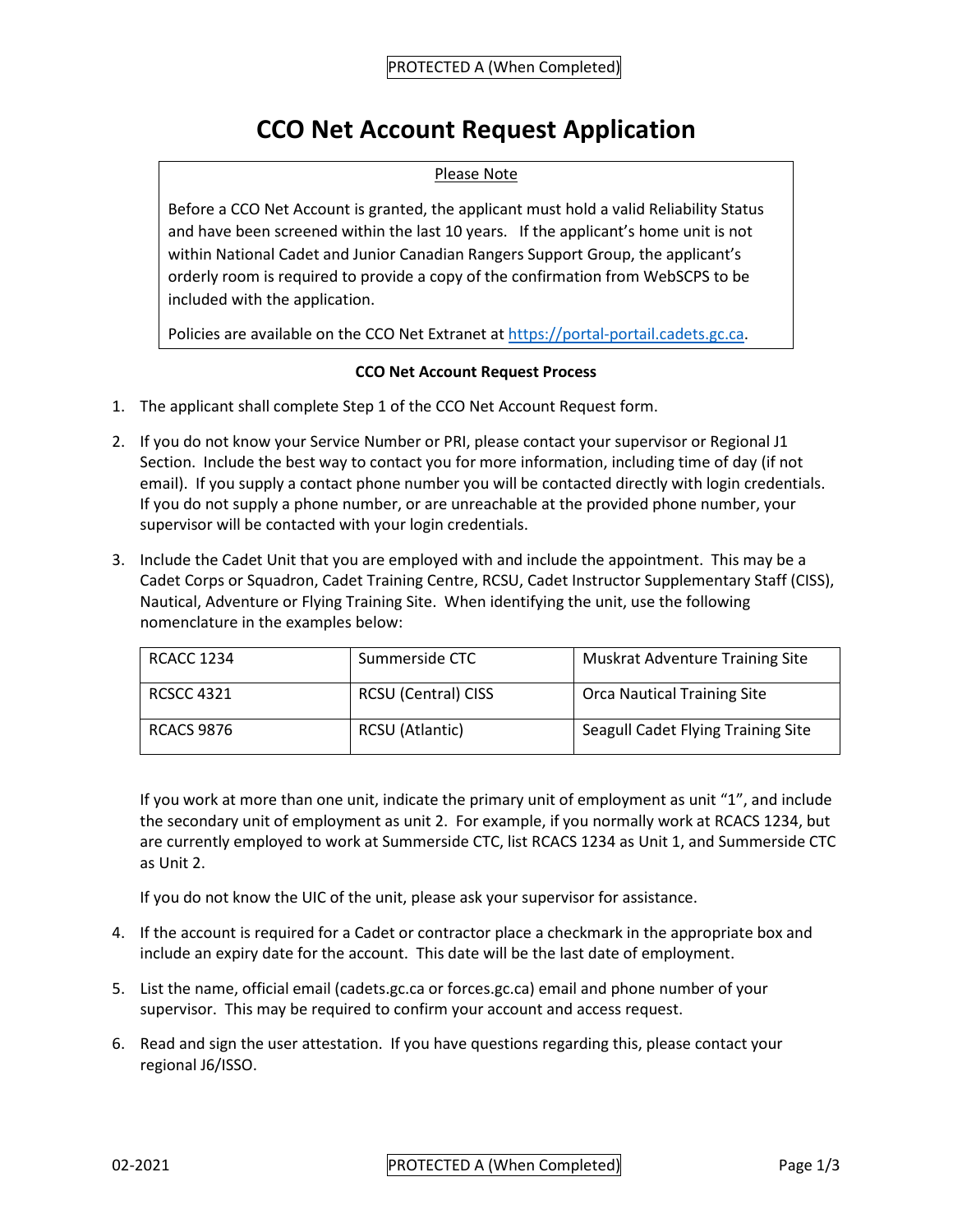- 7. Submit the completed form to your Regional J1 for processing unless you have been directed otherwise. Do not include these instruction pages with the form.
	- a. RCSU (Pacific):
		- i. Email: [RCSUPacStaffing@forces.gc.ca](mailto:RCSUPacStaffing@forces.gc.ca)
		- ii. Fax: 1-250-363-0915
	- b. RCSU (Northwest):
		- i. Email: [NorthwestPersonnel@forces.gc.ca](mailto:NorthwestPersonnel@forces.gc.ca)
		- ii. Fax: 1-877-287-0398
	- c. RCSU (Central):
		- i. Email: [CJRRCSUCentralJ1Employment@forces.gc.ca](mailto:CJRRCSUCentralJ1Employment@forces.gc.ca)
	- d. RCSU (Eastern):
		- i. Email: [MDN.CJRURSCEstJ1RH-CJRRCSUEasternJ1HR.DND@forces.gc.ca](mailto:MDN.CJRURSCEstJ1RH-CJRRCSUEasternJ1HR.DND@forces.gc.ca)
	- e. RCSU (Atlantic) applicants are to submit requests using Virtual Orderly Room through their supervisor.
	- f. Natl CJCR Sp Gp HQ:
		- i. Email: [COATS@forces.gc.ca](mailto:COATS@forces.gc.ca)
		- ii. Fax: 1-613-995-6624
- 8. The Regional J1 completes the security verification process and submits the form to the Natl CJCR Sp Gp IT SMC Service Desk for processing.
- 9. The Natl CJCR Sp Gp IT SMC Service Desk creates the account and contacts the applicant or supervisor with the account credentials.